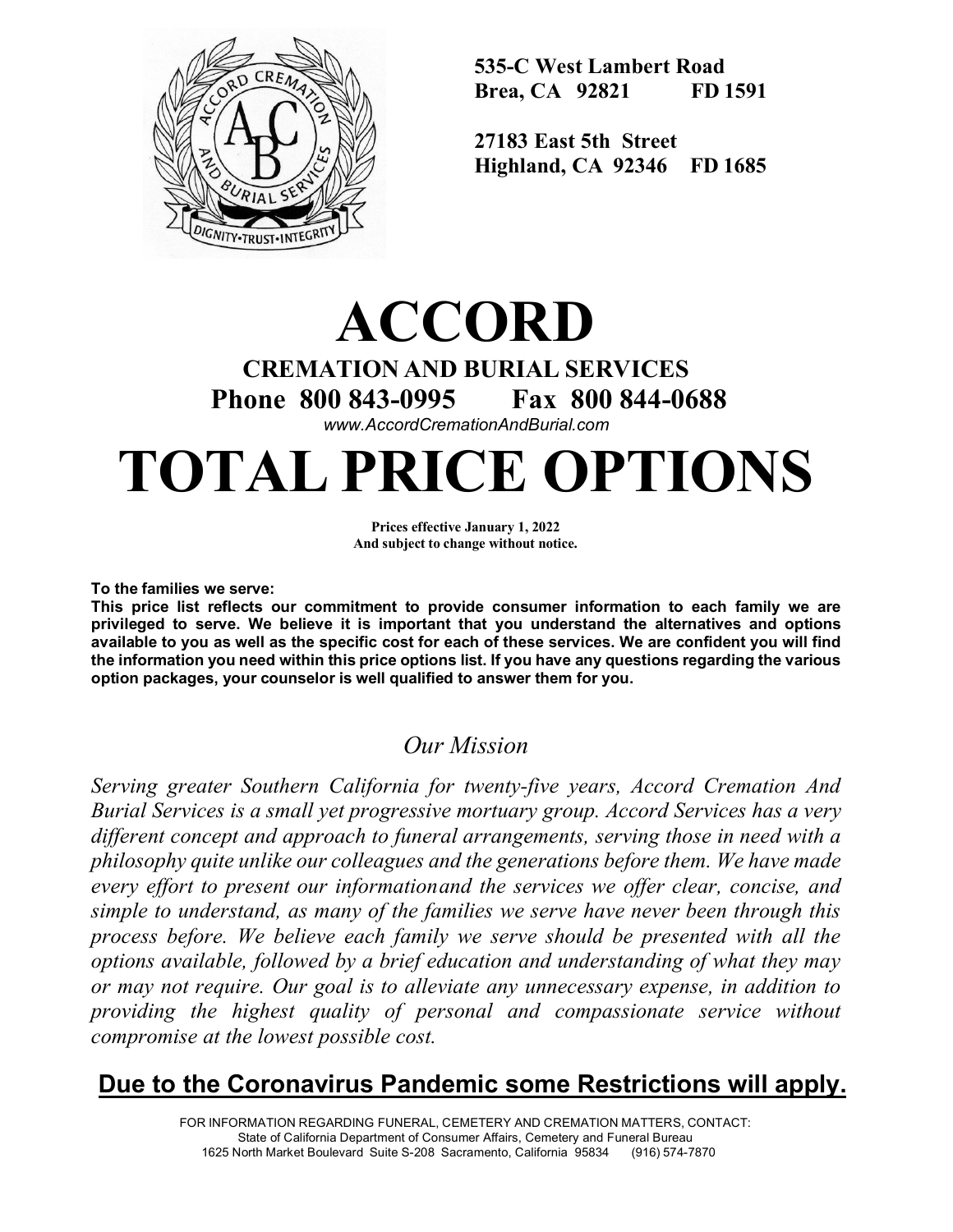## **CREMATION OPTIONS**

#### **OPTION C1 Private Cremation………………………………………………………………...\$755.00**

This service includes: transportation of the deceased from hospital or coroner's office to our facility within 30 miles (care facility or residence transport fee will apply), securing doctor's certification on the death certificate, filing of the permit for disposition, cardboard cremation container, the actual cremation (non- witnessed) within seven to ten business days of receiving signed death certificate acceptance by the health department, and releasing the cremains to the responsible person in a heavy plastic urn.

#### **OPTION C2 Priority Private Cremation................................................................................. \$995.00** This service includes: transportation of the deceased from hospital or coroner's office to our facility within 30 miles (care facility or residence transport fee will apply), securing doctor's certification on the death certification (nonwitnessed) within five days of receipt of a signed death certificate and acceptance by the health department, and releasing the cremains to the responsible person in a heavy plastic urn.(This Option May or May Not be available depending on Coronavirus Impact)

#### **OPTION C3 Witness Cremation………………………………………………………………………………………\$1195.00** This service includes: transportation of the deceased from hospital or coroner's office to our facility within 30 miles (care facility or residence transport fee will apply), securing doctor's certification on the death certificate, filing of the permit for disposition, cardboard cremation container, the actual cremation, allowing up to 6 people to visually witnessing the cremation container or casket placed into the cremation chamber and releasing the cremains to the responsible person in a heavy plastic urn.

#### **OPTION C4 Private Cremation with Memorial Service............................................ \$1195.00** A Memorial Service provides an opportunity for family and friends to join together and share in a ceremony that celebrates a life lived. This option includes coordination by our staff, memorial services in a church or place of your choice (not included), a memorial register (guest book), and 50 memorial folders. This service includes: transportation of the deceased from hospital or coroner's office to our facility within 30 miles (care facility or residence transport fee will apply), securing doctor's certification on the death certificate, filingof the permit for disposition, cardboard cremation container, the actual cremation (non-witnessed), and releasing the cremains to the responsible person in a heavy plastic urn. Memorial services to take place during regular business hours, M-F, 9 am-4 pm, up to one hour and 30 minutes, weekend and evening fees will apply.

#### **OPTION C6-1 Private cremation with a Traditional Service without Viewing ............. \$1550.00 With ceremonial chapel casket (rental)… ............................................. \$1895.00** A funeral service at a church or other facility (not included) provides an opportunity for family and friends to join together and share, with the deceased present, a ceremony that celebrates a life lived. This includes coordination by our staff with services in a local church or another facility, necessary motor equipment, alternative care of the deceased, a memorial register (guest book), and 50 memorial folders. The charges for private cremation are included in this option. This service includes: transportation of the deceased from hospital or coroner's office to our facility within 30 miles (care facility or residence transportfee will apply), securing doctor's certification on the death certificate, filing of the permit for disposition, cardboard cremation container, the actual cremation (non-witnessed), and releasing the cremains to the responsible person in a heavy plastic urn. Service to take place during regular business hours, M-F, 9 am-4 pm, up to one

hour and 30 minutes, weekend and evening fees will apply.

### **OPTION C6-2 Private Cremation with a Traditional Service with Viewing .................. \$1995.00 With ceremonial chapel casket (rental)..................................................\$2295.00**

A Funeral Service at a church or other facility (not included) provides an opportunity for family and friends to join together and share, with the deceased present, a ceremony that celebrates a life lived. This includes coordination by our staff with services in a local church or another facility, necessary motor equipment, embalming, dressing, grooming, cosmetology, a memorial register (guest book), 50, and memorial folders. The charges for private cremation are included in this option. This service includes: transportation of the deceased from hospital or coroner's office to our facility within 30 miles (care facility or residence transport fee will apply), securing doctor's certification on the death certificate, filing of the permit fordisposition, cardboard cremation container, the actual cremation (non-witnessed), and releasing the cremains to the responsible person in a heavy plastic urn. Viewing and Service to take place during regular business hours, M-F, 9 am-4 pm, up to three hours, weekend and evening fees will apply.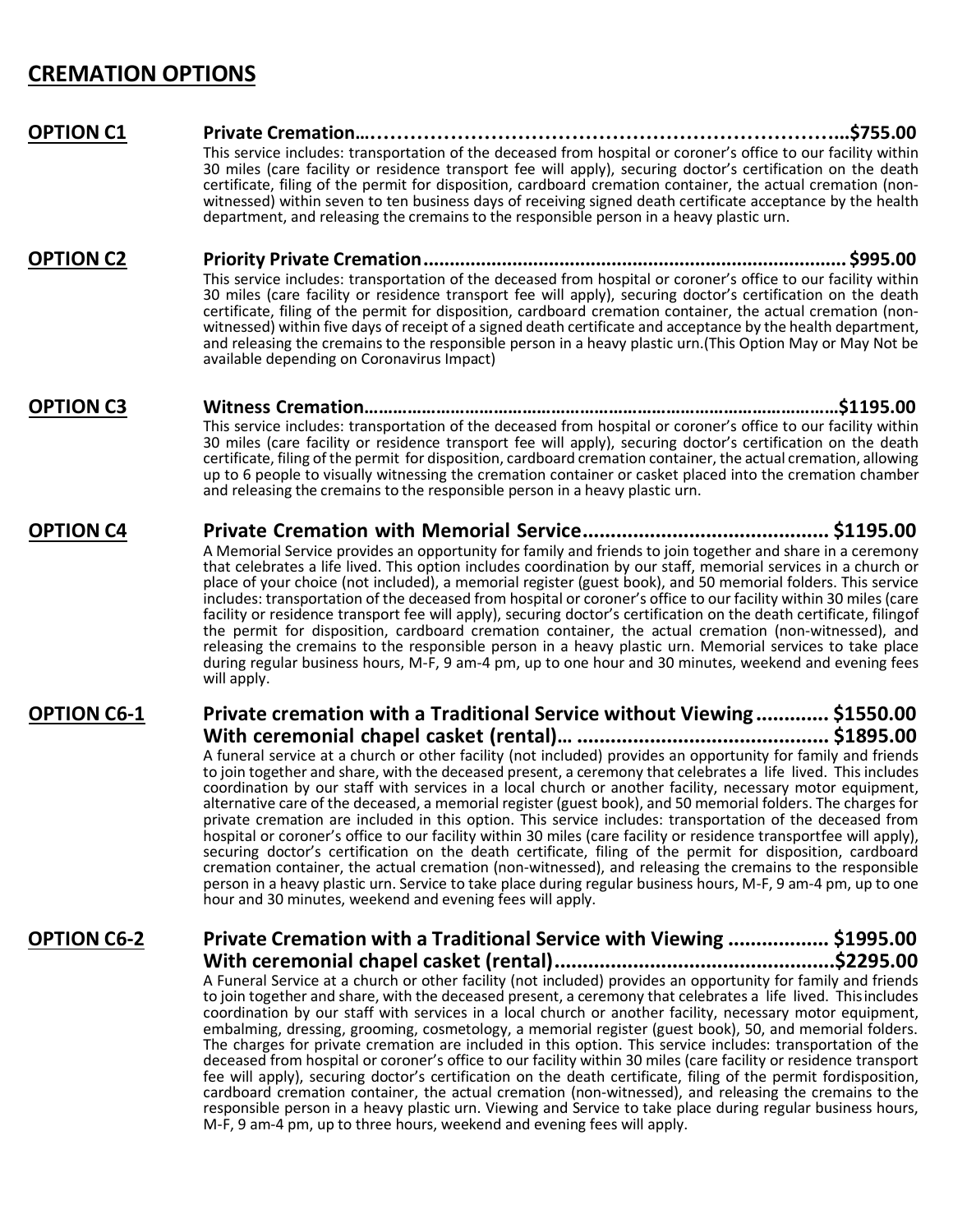## **BURIAL OPTIONS**

- **OPTION B1 Immediate Burial without Services ......................................................... \$890.00** This service includes: transportation of the deceased from hospital or coroner's office to our facility within 30 miles (care facility or residence transport fee will apply), securing doctor's certification on the death certificate, filing the permit for disposition, alternative care (refrigeration). The casket is delivered to a designated local cemetery within two to five days of receiving the disposition permit. The family is notified of the actual day but not the actual delivery time. There is no viewing or services, and cemetery charges are in addition to this option.Casket not included. Weekday direct burials only.
- **OPTION B2-1 Basic Graveside Services without Viewing........................................... \$1195.00** This service includes: transportation of the deceased from hospital or coroner's office to our facility within 30 miles (care facility or residence transport fee will apply), securing doctor's certification on the death certificate, filing the permit for disposition, alternative care (refrigeration). Coordinating and Directing Graveside Services, including a memorial register (guest book) and 50 memorial folders. There are cemetery charges in addition to this option. The casket is preset at the cemetery thirty minutes before the services on all graveside services. Casket not included. If Graveside service is held on a weekend, an additional fee will apply.
- **OPTION B2-2 Graveside Services with Preparation For Viewing ................................ \$1695.00** This service includes: transportation of the deceased from hospital or coroner's office to our facility within 30 miles (care facility or residence transport fee will apply), securing doctor's certification on the death certificate, filing of the permit for disposition, embalming, dressing, grooming, cosmetology, and Coordinating and Directing Graveside Services, and necessary automotive equipment. Depending on if and where the viewing takes place, there will be additional charges. There are cemetery charges in addition to this option. The casket is preset at the cemetery thirty minutes before the services on all graveside services. Casket not included. If Graveside service is held on a weekend, an additional fee will apply.
- **OPTION B3-1 Basic Traditional Church/Chapel Services without Viewing .................. \$1695.00** This service includes: transportation of the deceased from hospital or coroner's office to our facility within 30 miles (care facility or residence transport fee will apply), securing doctor's certification on the death certificate, filing of the permit for disposition, alternative care (refrigeration), Coordinating and Directing Services in a local church of your choice with a committal Service in the local cemetery of your choice, including a memorial register (guest book), 50 memorial folders, and necessary automotive equipment. Cemetery charges are in addition to this option. Casket not included. If on the weekend, additional fees will apply.

**OPTION B3-3 Traditional Church/Chapel Services with Visitation (3 hours) ............. \$2295.00** This service includes: transportation of the deceased from hospital or coroner's office to our facility within 30 miles (care facility or residence transport fee will apply), securing doctor's certification on the death certificate, filing of the permit for disposition, embalming, dressing, grooming, cosmetology, one visitation period, Coordinating and Directing Services in a local church of your choice with a committal Service in the local cemetery of your choice, including a memorial register (guest book), 50 memorial folders, and necessary

automotive equipment. Cemetery charges are in addition to this option. Casket not included. **With An Additional Evening Service ......................................................\$2995.00**

### **OPTION ADDITIONS**

| Evening/Weekend Services in a local church or other location \$470.00               |  |
|-------------------------------------------------------------------------------------|--|
| Use of Affiliate Chapel or Church for Visitation (per 3-hour period)Ask for a quote |  |
|                                                                                     |  |
|                                                                                     |  |
| Identification Viewing (6 Persons, 15 Minutes, Minimal Preparation, in ID Viewing   |  |
| .\$359.00                                                                           |  |
|                                                                                     |  |
|                                                                                     |  |
| *Fingerprints (One to Five fingers, one hand) or Small Hair Clipping \$115.00       |  |
| *Residence Transportation (30 mi.) \$135.00/Care Center Transport (30 Mi.) \$110.00 |  |

**Examplement CONSCRIPT ASSOCITED AND THEORY CONSCRIPT ASSOCITED AND DRIGHT ASSOCITED AND PROPORT AND PROPORT TRANSPORT (30 MI.) ...\$110.00<br>For services are based on regular business hours, five days a week, 9 am to 4 pm, w**